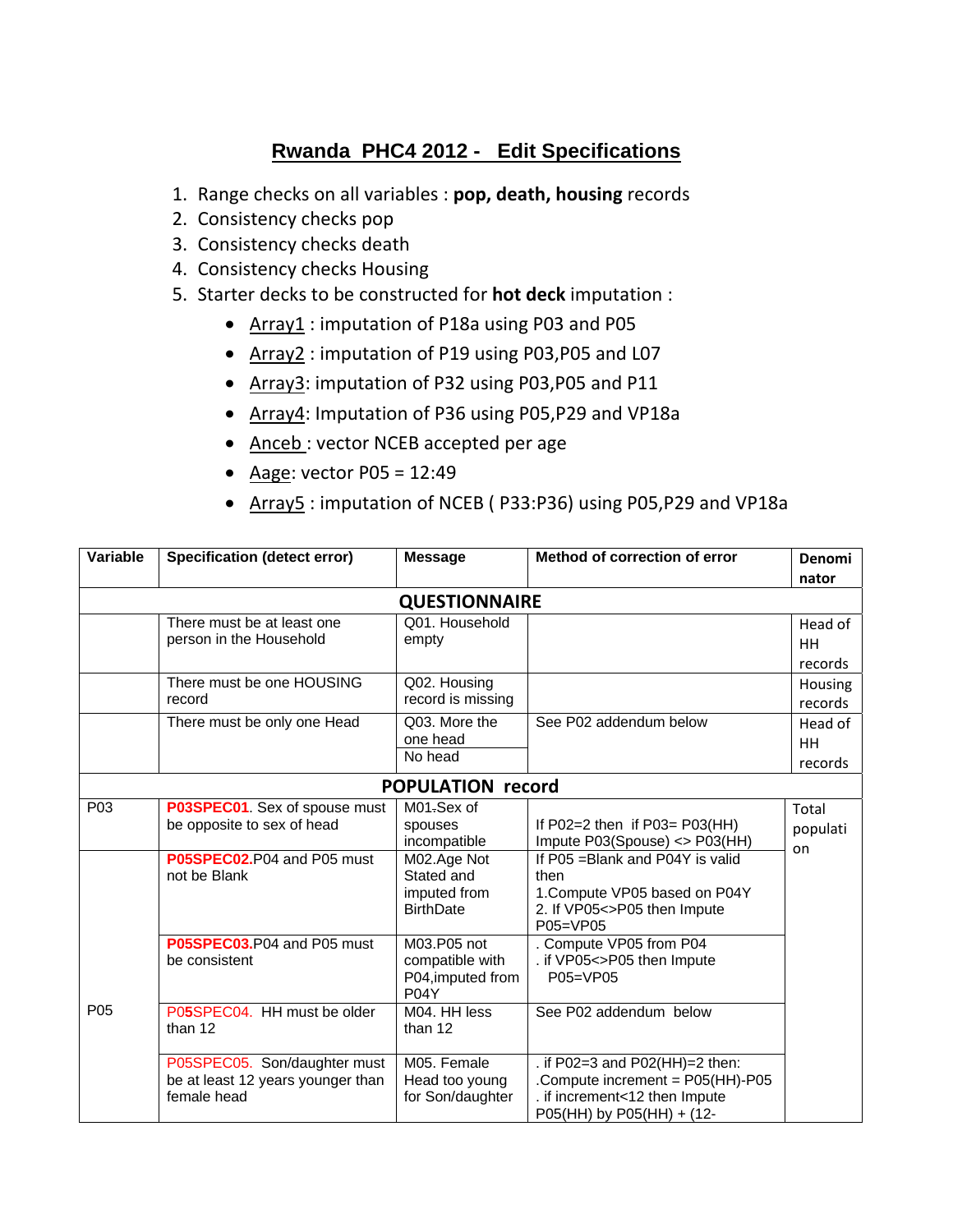|                  | increment)                                                                                                         |                                                                                                                          |                                                                                                                                               |                             |
|------------------|--------------------------------------------------------------------------------------------------------------------|--------------------------------------------------------------------------------------------------------------------------|-----------------------------------------------------------------------------------------------------------------------------------------------|-----------------------------|
|                  | P05SPEC06. Son/daughter must<br>be at least 15 years younger than<br>male head                                     | M06. Male Head<br>too young for<br>Son/daughter                                                                          | .if P02=3 and P02(HH)=1 then:<br>.Compute increment = P05(HH)-P05<br>. if increment<15 then Impute<br>P05(HH) by P05(HH) + (15-<br>increment) |                             |
|                  | P05SPEC07. Mother must be at<br>least 12 years older than head                                                     | M07. Mother too<br>young for HH                                                                                          | . if P02=5 and P02(HH)=2 then:<br>.Compute increment = P05-P05(HH)<br>. if increment<12 then Impute P05 by<br>$P05 + (12\text{-increment})$   |                             |
|                  | P05SPEC08. Father must be at<br>least 15 years older than head                                                     | M08. Father too<br>young for HH                                                                                          | . if P02=5 and P02(HH)=1 then:<br>.Compute increment = P05-P05(HH)<br>. if increment<15 then Impute P05 by<br>$P05 + (15\text{-}increment)$   |                             |
| P <sub>10</sub>  | P10SPEC09. Previous Residence<br>must be different from Place of<br>Birth when duration of Residence<br>is not 999 | M09. P10, P09<br>and P07 not<br>compatible<br>M10.duration                                                               | If P10<999 then if P09=P07 then<br>Impute P10=999<br>If P10>P05 then                                                                          | Tota resl<br>populati<br>on |
|                  | P10SPEC10.Duration of<br>residence must not be greater<br>than age                                                 | greater than age<br>-imputed age                                                                                         | .if P09=P07 then impute P10=999<br>Else impute P10=P05                                                                                        |                             |
| P14a             | P14aSPEC11.P14a for HH can<br>not be equal to 2 or 3 if HH's<br>Mother is alive                                    | M11.Survivorship<br>of HH Mother is<br>incorrect                                                                         | If $P02=1$ then<br>.if Mother exists then if P14a=2:3<br>then impute P14a=1                                                                   | Total res.<br>pop < 18      |
| P14c             | P14cSPEC12.P14c for HH can<br>not be equal to 2 or 3 if HH's<br>father is alive                                    | M12.Survivorship<br>of HH Father is<br>incorrect                                                                         | If P02=1 then<br>.if Father exists then if P14c=2:3<br>then impute P14c=1                                                                     |                             |
|                  | P14aSPEC13.P14a for<br>Son/daughter can not be equal to<br>2 or 3 if P03 (HH)=2                                    | M13.Survivorship<br>of Son/daughter<br>'s Mother is<br>incorrect                                                         | If $P02 = 3$ and $P03(HH) = 2$ and<br>P14a<>1 then impute P14a =1                                                                             |                             |
|                  | P14cSPEC14.P14c for<br>Son/daughter can not be equal to<br>2 or 3 if P03(HH)=1                                     | M14.Survivorship<br>of Son/daughter<br>'s Father is<br>incorrect                                                         | If $PO2 = 3$ and $PO3(HH)=1$ and<br>P14c<>1 then impute P14c =1                                                                               |                             |
| P <sub>15</sub>  | P15SPEC15.Birth must be<br>registered for age less than 18                                                         | M <sub>15</sub> . Birth<br>Registration and<br>age not<br>compatible                                                     | if P05<18 then P15=1:3<br>else impute P15=3                                                                                                   |                             |
| P <sub>16</sub>  | P16SPEC16.P16 must be valid                                                                                        | M16.P16 has<br>wrong value                                                                                               | if P16 is not valid then impute P16=8<br>(Hot Deck?)                                                                                          | Total res.<br>pop > 2       |
| P <sub>18a</sub> | P18aSPEC17.Education and<br>school attendance must be<br>compatible                                                | M17.P17 and<br>P <sub>18</sub> a not<br>compatible                                                                       | If P17=1 then P18a=Blank<br>Else impute P18a=Blank<br>Impute P18b=Blank<br>Impute P19=Blank                                                   |                             |
| P18a             | P18aSPEC18.education must be<br>compatible with age                                                                | M18.Education-<br>P18a and age-<br>P05 not<br>compatible                                                                 |                                                                                                                                               |                             |
| P <sub>18b</sub> | P18bSPEC19. Highest level and<br>years completed must be<br>compatible(Preschool)                                  | M18a.Highest<br>level P18a and<br>years completed<br>P <sub>18</sub> b not<br>compatible-<br>Preschool-P18b<br>imputed 3 | If $P18a=0$ then if $P18b > 3$ then<br>impute P18b=3.                                                                                         |                             |
|                  | P18bSPEC20.Highest level and<br>years completed must be<br>compatible(Primary)                                     | M18a.Highest<br>level P18a and<br>years completed                                                                        | If $P18a=1$ then if $P18b > 6$ then<br>impute P18b=6                                                                                          |                             |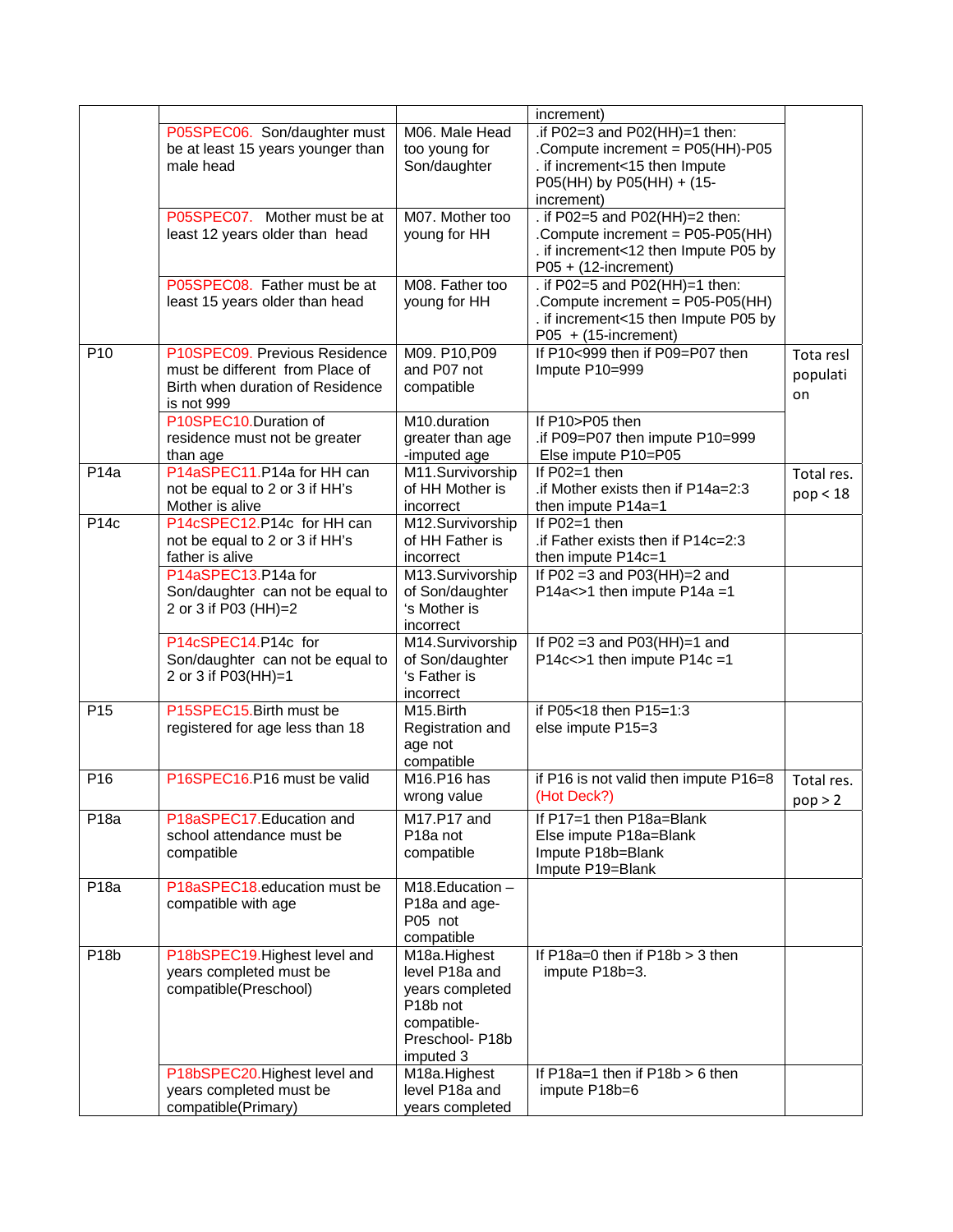|                 |                               | P18b not              |                                         |            |
|-----------------|-------------------------------|-----------------------|-----------------------------------------|------------|
|                 |                               | compatible -          |                                         |            |
|                 |                               | Primary-P18b          |                                         |            |
|                 |                               | imputed 6             |                                         |            |
|                 | P18bSPEC21.Highest level and  | M18a.Highest          | If $P18a=2$ then if $P18b > 3$          |            |
|                 |                               |                       |                                         |            |
|                 | years completed must be       | level P18a and        | impute P18b=3                           |            |
|                 | compatible(Post-Primary)      | years completed       |                                         |            |
|                 |                               | P <sub>18</sub> b not |                                         |            |
|                 |                               | compatible -          |                                         |            |
|                 |                               | Post Primary-         |                                         |            |
|                 |                               | P18b imputed 3        |                                         |            |
|                 | P18bSPEC22. Highest level and | M18a.Highest          | If $P18a=3$ then if $P18b > 7$          |            |
|                 | years completed must be       | level P18a and        | impute P18b=7                           |            |
|                 | compatible(Secondary)         | years completed       |                                         |            |
|                 |                               | P18b not              |                                         |            |
|                 |                               | compatible -          |                                         |            |
|                 |                               | Secondary-P18b        |                                         |            |
|                 |                               | imputed 7             |                                         |            |
|                 | P18bSPEC23. Highest level and | M18a.Highest          | If $P18a=4$ then if $P18b > 7$          |            |
|                 | years completed must be       | level P18a and        | impute P18b=7                           |            |
|                 | compatible(University)        | years completed       |                                         |            |
|                 |                               | P <sub>18</sub> b not |                                         |            |
|                 |                               | compatible -          |                                         |            |
|                 |                               | University- P18b      |                                         |            |
|                 |                               | imputed 7             |                                         |            |
| P <sub>19</sub> | P19SPEC19.Degree P19 must     | M19. P19 not          | Impute P19 by P05, P03 and L07          |            |
|                 | be compatible with level of   | compatible with       | . Recode P18a to VP18a                  |            |
|                 | education P18a and years      | P18b and P18a-        | 0,0 1,4 2,11 3,15 4,23                  |            |
|                 | completed P18b                | imputed hot deck      | . VP18a=VP18a + P18b;                   |            |
|                 |                               | (P05, L07, 03)        | if (P19=0 and VP18a>0) or               |            |
|                 |                               |                       |                                         |            |
|                 |                               |                       | (P19=1 and VP18a>14) or                 |            |
|                 |                               |                       | (P19=2 and VP18a>18) or                 |            |
|                 |                               |                       | (P19=3 and VP18a>19) or                 |            |
|                 |                               |                       | (P19=4 and VP18a>21) or                 |            |
|                 |                               |                       | (P19=5 and VP18a>25) or                 |            |
|                 |                               |                       | (P19=6 and VP18a>27) or                 |            |
|                 |                               |                       | (P19=7 and VP18a>28)                    |            |
|                 |                               |                       | (P19=8 and VP18a>30)<br>or              |            |
|                 |                               |                       | then                                    |            |
|                 |                               |                       | impute (P19, AP18P19(P05,               |            |
|                 |                               |                       | P03, area)                              |            |
|                 |                               |                       | Hotdeck(P05,P03,L07")                   |            |
|                 |                               |                       | Else                                    |            |
|                 |                               |                       | AP18P19(P05, P03, area)= P19;           |            |
|                 |                               |                       |                                         |            |
|                 | P19SPEC21. P19 must           | M20. P19 not          | If P19 > 0 and P16=0 Then               |            |
|                 | compatible with with P16      | compatible with       | Impute P16=8.                           |            |
|                 |                               | P16. P16              |                                         |            |
|                 |                               | imputed.              |                                         |            |
| P <sub>20</sub> | P20SPEC22. P20 must be        | M21. P20 nor          | If $P21 \leq P21 \leq P22 \leq B$ lank  | Total res. |
|                 | compatible with P21 thru P24  | compatible with       | and P23 <> Blank and P24 <> Blank       | pop > 4    |
|                 |                               | P21 thru P24          | then If $P20 \le 2$ then impute $P20=2$ |            |
| P21             | P21SPEC22. P20 must be        | M22. P21 not          | If P20=1 then P21=Blank else            |            |
|                 | compatible with P21           | compatible with       | Impute P21=Blank                        |            |
|                 |                               | P20 - P21 thru        | Impute P22=Blank                        |            |
|                 |                               | P24 imputed           | Impute P23=Blank                        |            |
|                 |                               | <b>Blank</b>          | Impute P24=Blank                        |            |
|                 |                               |                       |                                         |            |
|                 | P21SPEC23. P21 must be        | M23. P21 not          | If P21=4 then if P05 $<$ 65 then        |            |
|                 | compatible with P05           | compatible with       | Impute P21=7.                           |            |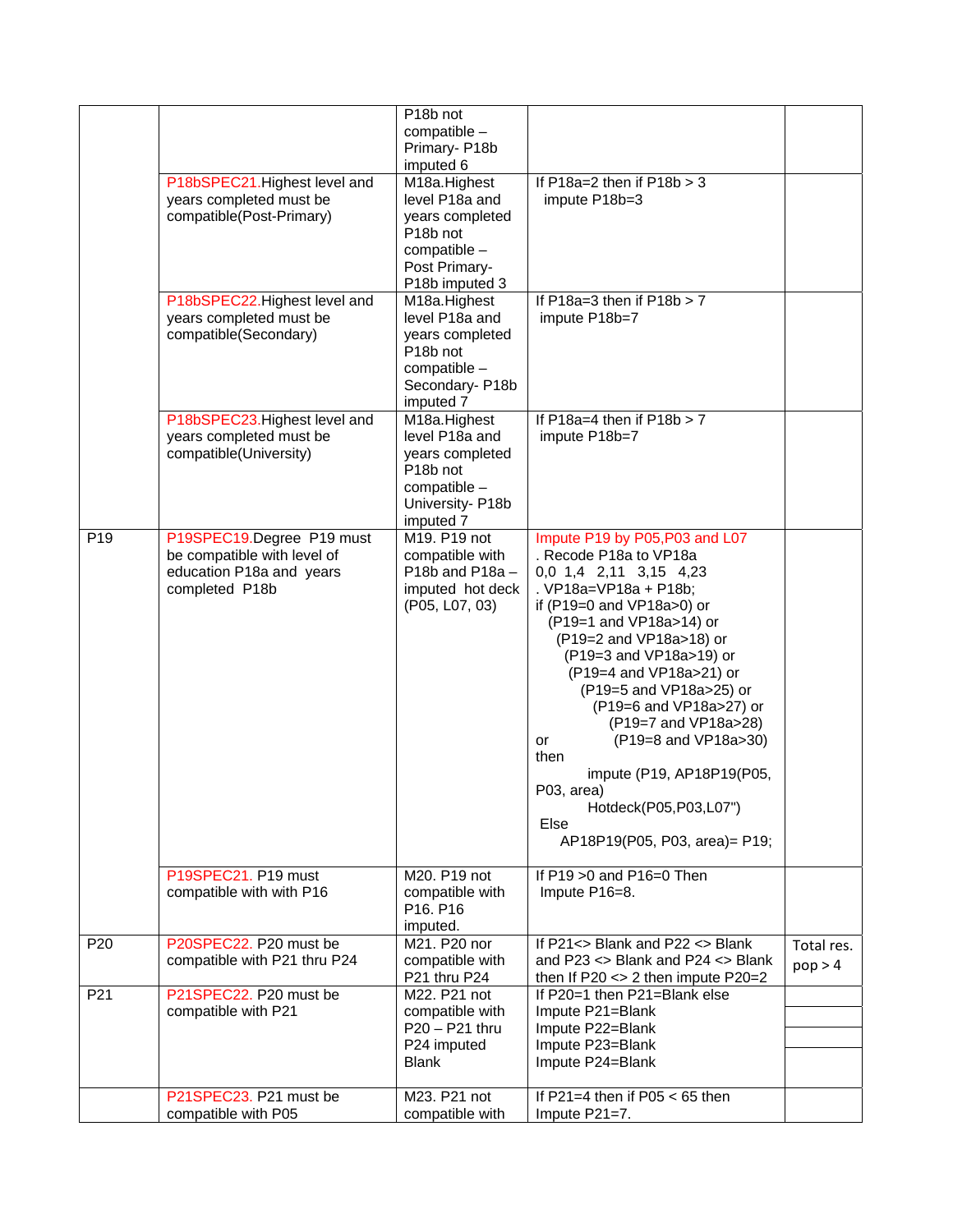| Impute P21=7<br>imputed.<br>If $P21 = 3$ then $P22 = Blank$<br>P <sub>22</sub><br>P22SPEC23. P22 must be<br>M24. P22 not<br>compatible with P21<br>compatible with<br>Else impute P22 thru P24 = Blank<br>P21. P22<br>If $P21=4:6$ then $P22=Blank$<br>imputed.<br>Else impute P22 = Blank<br>P <sub>25</sub><br>P25SPEC26.P25 must be valid<br>M28. Occupation<br>If P25 not valid impute P25=9999.<br>code invalid.<br>Imputed 9999<br>P27<br>P27SPEC27.P25 must be valid<br>If P27 not valid impute P27=9999.<br>M29. Activity<br>code invalid.<br>Imputed 9999<br>P30<br>P30SPEC28.P30 must be<br>If $P03 = 1$ and $P05 > 12$ then if<br>M30, P30 not |            |
|-----------------------------------------------------------------------------------------------------------------------------------------------------------------------------------------------------------------------------------------------------------------------------------------------------------------------------------------------------------------------------------------------------------------------------------------------------------------------------------------------------------------------------------------------------------------------------------------------------------------------------------------------------------|------------|
|                                                                                                                                                                                                                                                                                                                                                                                                                                                                                                                                                                                                                                                           |            |
|                                                                                                                                                                                                                                                                                                                                                                                                                                                                                                                                                                                                                                                           |            |
|                                                                                                                                                                                                                                                                                                                                                                                                                                                                                                                                                                                                                                                           |            |
|                                                                                                                                                                                                                                                                                                                                                                                                                                                                                                                                                                                                                                                           |            |
|                                                                                                                                                                                                                                                                                                                                                                                                                                                                                                                                                                                                                                                           |            |
|                                                                                                                                                                                                                                                                                                                                                                                                                                                                                                                                                                                                                                                           |            |
|                                                                                                                                                                                                                                                                                                                                                                                                                                                                                                                                                                                                                                                           |            |
|                                                                                                                                                                                                                                                                                                                                                                                                                                                                                                                                                                                                                                                           |            |
|                                                                                                                                                                                                                                                                                                                                                                                                                                                                                                                                                                                                                                                           |            |
|                                                                                                                                                                                                                                                                                                                                                                                                                                                                                                                                                                                                                                                           |            |
|                                                                                                                                                                                                                                                                                                                                                                                                                                                                                                                                                                                                                                                           | Total res. |
| compatible with sex P03 and<br>compatible with<br>P30>0 then if P29 <> 2 Then impute                                                                                                                                                                                                                                                                                                                                                                                                                                                                                                                                                                      | pop > 11   |
| <b>Marital Status P29</b><br>P03 and P29.<br>$P29=2$                                                                                                                                                                                                                                                                                                                                                                                                                                                                                                                                                                                                      |            |
| P29 imputed 2                                                                                                                                                                                                                                                                                                                                                                                                                                                                                                                                                                                                                                             |            |
| P31SPEC29.P31 must be<br>If $P03 = 2$ and $P05 > 12$ then if<br>P31<br>M31. P31 not                                                                                                                                                                                                                                                                                                                                                                                                                                                                                                                                                                       |            |
| compatible with sex P03 and<br>compatible with<br>P31>0 then if P29 <> 2 Then impute                                                                                                                                                                                                                                                                                                                                                                                                                                                                                                                                                                      |            |
| <b>Marital Status P29</b><br>P03 and P29.<br>$P29=2$                                                                                                                                                                                                                                                                                                                                                                                                                                                                                                                                                                                                      |            |
| P29 imputed 2                                                                                                                                                                                                                                                                                                                                                                                                                                                                                                                                                                                                                                             |            |
| P32SPEC30.P32 must be<br>If $P03 = 2$ and $P05 > 12$ then if P32<br>P32<br>M32, P32 not                                                                                                                                                                                                                                                                                                                                                                                                                                                                                                                                                                   |            |
| <> Blank then if P29 =1 Then Hot<br>compatible with sex P03 and<br>compatible with                                                                                                                                                                                                                                                                                                                                                                                                                                                                                                                                                                        |            |
| <b>Marital Status P29</b><br>P03 and P29.<br>deck P29 (P03, P05, P11).                                                                                                                                                                                                                                                                                                                                                                                                                                                                                                                                                                                    |            |
| P29 imputed by<br>hot deck (P05,                                                                                                                                                                                                                                                                                                                                                                                                                                                                                                                                                                                                                          |            |
| P03,P11)                                                                                                                                                                                                                                                                                                                                                                                                                                                                                                                                                                                                                                                  |            |
| P32SPEC31.P32 must be<br>If P32 > P05 then impute P32=P05<br>M33. P32 greater                                                                                                                                                                                                                                                                                                                                                                                                                                                                                                                                                                             |            |
| than P05<br>compatible with sex P05                                                                                                                                                                                                                                                                                                                                                                                                                                                                                                                                                                                                                       |            |
| P36<br>P36SPEC32. Fertility data must<br>M34. Fertility data<br>Universe P03=2 and P05>11.                                                                                                                                                                                                                                                                                                                                                                                                                                                                                                                                                                | <b>Res</b> |
| P33 thru P36 not<br>be compatible<br>NCEB=P33M+P33F                                                                                                                                                                                                                                                                                                                                                                                                                                                                                                                                                                                                       |            |
|                                                                                                                                                                                                                                                                                                                                                                                                                                                                                                                                                                                                                                                           |            |
| NCEA=P34M+P34F                                                                                                                                                                                                                                                                                                                                                                                                                                                                                                                                                                                                                                            | female     |
| compatible<br>imputed by Hot<br>NCB12=P35M+P35F                                                                                                                                                                                                                                                                                                                                                                                                                                                                                                                                                                                                           | pop > 11   |
| Deck(P05,<br>NCA12=P36M+P36F                                                                                                                                                                                                                                                                                                                                                                                                                                                                                                                                                                                                                              |            |
| P29, VP18a)<br>If P33M <p34m ctrf="CTRF+1&lt;/td" then=""><td></td></p34m>                                                                                                                                                                                                                                                                                                                                                                                                                                                                                                                                                                                |            |
| If P33F <p34f ctrf="CTRF+1&lt;/td" then=""><td></td></p34f>                                                                                                                                                                                                                                                                                                                                                                                                                                                                                                                                                                                               |            |
| If P35M <p36m ctrf="CTRF+1&lt;/td" then=""><td></td></p36m>                                                                                                                                                                                                                                                                                                                                                                                                                                                                                                                                                                                               |            |
| If P35F <p36f ctrf="CTRF+1&lt;/td" then=""><td></td></p36f>                                                                                                                                                                                                                                                                                                                                                                                                                                                                                                                                                                                               |            |
| If NCEB <ncea nceb<ncb12="" or="" or<="" td=""><td></td></ncea>                                                                                                                                                                                                                                                                                                                                                                                                                                                                                                                                                                                           |            |
| NCEB <nca12 ctrf="CTRF+1&lt;/td" then=""><td></td></nca12>                                                                                                                                                                                                                                                                                                                                                                                                                                                                                                                                                                                                |            |
| If NCEA <ncb12 ncea<nca12<="" or="" td=""><td></td></ncb12>                                                                                                                                                                                                                                                                                                                                                                                                                                                                                                                                                                                               |            |
| then CTRF=CTRF+1                                                                                                                                                                                                                                                                                                                                                                                                                                                                                                                                                                                                                                          |            |
| If NCB12 <nca12 td="" then<=""><td></td></nca12>                                                                                                                                                                                                                                                                                                                                                                                                                                                                                                                                                                                                          |            |
| CTRF=CTRF+1                                                                                                                                                                                                                                                                                                                                                                                                                                                                                                                                                                                                                                               |            |
|                                                                                                                                                                                                                                                                                                                                                                                                                                                                                                                                                                                                                                                           |            |
| If $P36M > 4$ then $CTRF=CTRF+1$                                                                                                                                                                                                                                                                                                                                                                                                                                                                                                                                                                                                                          |            |
| If $P36F > 4$ then $CTRF=CTRF+1$<br>If NCB12 $>$ 4 then CTRF=CTRF+1                                                                                                                                                                                                                                                                                                                                                                                                                                                                                                                                                                                       |            |
|                                                                                                                                                                                                                                                                                                                                                                                                                                                                                                                                                                                                                                                           |            |
|                                                                                                                                                                                                                                                                                                                                                                                                                                                                                                                                                                                                                                                           |            |
| AAGE(38)                                                                                                                                                                                                                                                                                                                                                                                                                                                                                                                                                                                                                                                  |            |
| ANCEB <sub>(38)</sub>                                                                                                                                                                                                                                                                                                                                                                                                                                                                                                                                                                                                                                     |            |
|                                                                                                                                                                                                                                                                                                                                                                                                                                                                                                                                                                                                                                                           |            |
| Do varying                                                                                                                                                                                                                                                                                                                                                                                                                                                                                                                                                                                                                                                |            |
| If $PO5 = AAGE(i)$ then                                                                                                                                                                                                                                                                                                                                                                                                                                                                                                                                                                                                                                   |            |
| If $NCEB > ANCEB(i)$ then                                                                                                                                                                                                                                                                                                                                                                                                                                                                                                                                                                                                                                 |            |
| CTRF=CTRF+1                                                                                                                                                                                                                                                                                                                                                                                                                                                                                                                                                                                                                                               |            |
|                                                                                                                                                                                                                                                                                                                                                                                                                                                                                                                                                                                                                                                           |            |
| If $CTRF > 0$ then                                                                                                                                                                                                                                                                                                                                                                                                                                                                                                                                                                                                                                        |            |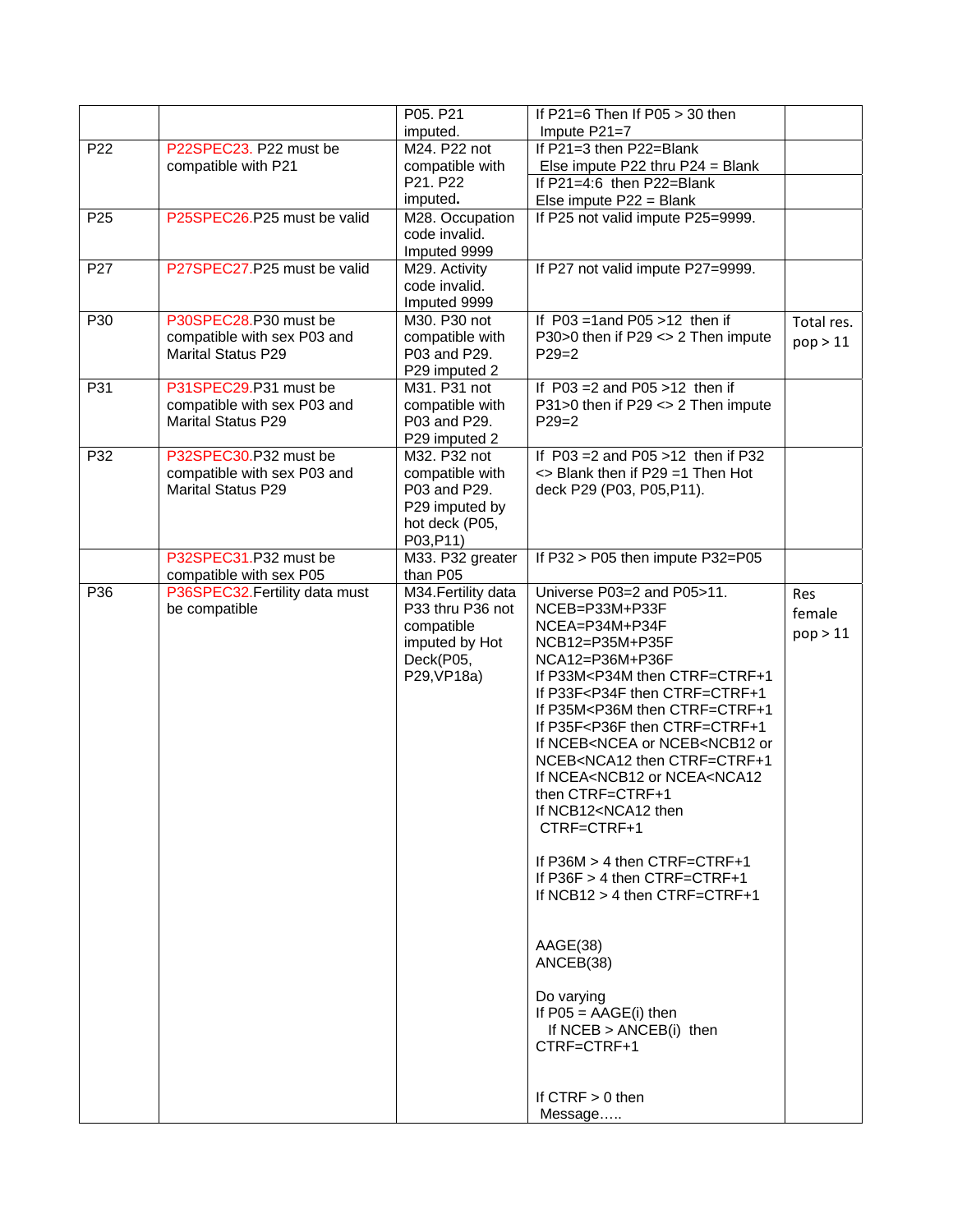|  | Impute fert by HOT DECK (P05,<br>P29.VP18a) |  |
|--|---------------------------------------------|--|
|  | FORMAT OF RECORD                            |  |

|                 |                                                                                            | <b>HOUSING record</b>                              |                                                                                                            |  |
|-----------------|--------------------------------------------------------------------------------------------|----------------------------------------------------|------------------------------------------------------------------------------------------------------------|--|
| H04             | H04SPEC81. Roof H04 must be<br>compatible with type of building<br>H <sub>02</sub>         | M81. H04 not<br>compatible with<br>H02. Imputed 8. | If $H02 = 3$ then $H04 \le 6.7$ else<br>Impute $H04 = 8$                                                   |  |
| H <sub>05</sub> | H05SPEC83. Wall H05 must be<br>compatible with type of building<br>H <sub>02</sub>         | M83. H05 not<br>compatible with<br>H02. Imputed 9  | If $H02 = 3$ then $H05 \le 1.4$ else<br>Impute $H05 = 9$                                                   |  |
|                 | H05SPEC84. Wall H05 must be<br>compatible with Roof H04                                    | M84. H05 not<br>compatible with<br>H04. Imputed 9. | If $H04=5$ then $H05 \leq 1:4$ else<br>Impute H05=9<br>If $H04=5$ then $H05 \leq 7$ else<br>Impute H05=9   |  |
| H <sub>08</sub> | H08SPEC84. Number of bed<br>rooms H08 must be compatible<br>with number of rooms H07       | M85. H08 greater<br>than H07.<br>Imputed H07       | If H08 > H07 then impute H08=H07                                                                           |  |
| H11             | H11SPEC85. Toilet facility H11<br>must be compatible with Walls<br>H <sub>05</sub>         | M86. H11 not<br>compatible with<br>H05. Imputed 5  | If $H11 = 1$ then $H05=5:8$ else impute<br>$H11=5$                                                         |  |
|                 | H11SPEC86. Toilet facility H11<br>must be compatible with Water<br>source                  | M87. H11 not<br>compatible with<br>H10. Imputed 5  | If $H11 = 1$ then $H10=1:2$ else impute<br>$H11=5$                                                         |  |
| H <sub>13</sub> | H13SPEC87. Energy for cooking<br>must be compatible H13 with<br>Main source of energy H12  | M88. H13 not<br>compatible with<br>H12. Imputed 8  | If H13=1 then H12<>1 else impute<br>$H13=8$                                                                |  |
|                 |                                                                                            | <b>DEATH RECORD</b>                                |                                                                                                            |  |
| D <sub>2</sub>  | D2SPEC101. Sex of deceased<br>D2 must be compatible with<br>maternal mortality variable D5 | M101. D2 not<br>compatible with<br>D5. Imputed 2   | Universe D3=12:49<br>If $D5 > 0$ then $D2 = 2$ else impute<br>$D2=2$                                       |  |
|                 | D2SPEC102. Sex of deceased<br>D2 must be compatible with<br>maternal mortality variable D6 | M102. D2 not<br>compatible with<br>D6. Imputed 2   | Universe D3=12:49<br>If $D6 > 0$ then $D2 = 2$ else impute<br>$D2=2$                                       |  |
|                 | D2SPEC103. Sex of deceased<br>D2 must be compatible with<br>maternal mortality variable D7 | M103. D2 not<br>compatible with<br>D7. Imputed 2   | Universe D3=12:49<br>If $D7 > 0$ then $D2 = 2$ else impute<br>$D2=2$                                       |  |
| D <sub>4</sub>  | D4SPEC104. Cause of death D4<br>must be compatible with maternal<br>mortality variable D5  | M101. D4 not<br>compatible with<br>D5. Imputed 6   | Universe D3=12:49<br>If $D5 > 0$ then $D4 = 6$ else impute<br>$D4=6$<br>Impute D6=Blank<br>Impute D7=Blank |  |
|                 | D4SPEC105. Cause of death D4<br>must be compatible with maternal<br>mortality variable D6  | M102. D4 not<br>compatible with<br>D6. Imputed 6   | Universe D3=12:49<br>If $D6 > 0$ then $D4 = 6$ else impute<br>$D4=6$<br>Impute D5=Blank<br>Impute D7=Blank |  |
|                 | D4SPEC106. Cause of death D4<br>must be compatible with maternal<br>mortality variable D7  | M103. D4 not<br>compatible with<br>D7. Imputed 6   | Universe D3=12:49<br>If $D7 > 0$ then $D4 = 6$ else impute<br>$D4=6$<br>Impute D5=Blank<br>Impute D6=Blank |  |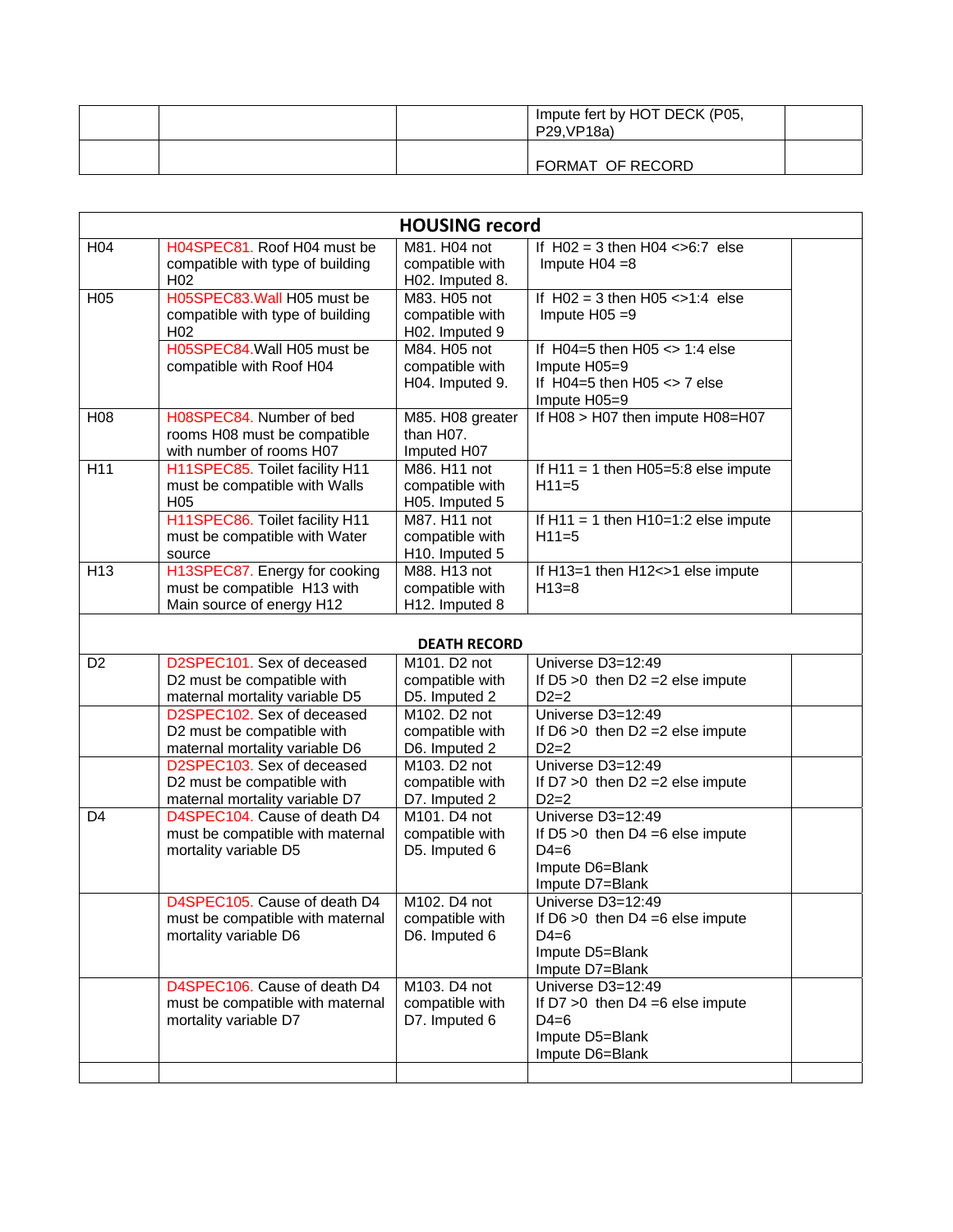## **P02. RELATIONSHIP Edit checks:**

Each household must have 1 and only 1 head of household (HH).

- If no head of household is declared, and the spouse is declared, then make the spouse head else make eldest person the head
- If more than one head of household is declared, leave the first head as head and impute the remaining heads as other relative.

## **EditCheck: minimum age of head of household not specified.**

- It has been decided the least age for head is 12 years. If there older member in the household then make him Head.
- However, it remains the decision of subject matter specialist to decide on any other age.
- ‐ For other members of the household, if relationship is invalid, impute to other relative.

#### **P04. SEX Edit checks:**

1. If the head has no sex and there is a spouse, then the sex of the head is different from the spouse. If neither the head nor the spouse have sex declared, impute from the previous correct response and relationship.

| Q2. Sex of Head/Spouse |                                     |                      |                           |                                         |  |
|------------------------|-------------------------------------|----------------------|---------------------------|-----------------------------------------|--|
| Sex of Head            |                                     |                      |                           |                                         |  |
|                        | Valid                               |                      | Invalid                   |                                         |  |
|                        | Sex Spouse                          |                      | Sex Spouse                |                                         |  |
| Valid<br>Invalid       |                                     |                      | Valid                     | Invalid                                 |  |
| Sex Head <> Sex Spouse |                                     |                      |                           |                                         |  |
| TRUE                   | <b>FALSE</b>                        | Impute Sex of Spouse | Impute Sex of Head to     | Impute from the                         |  |
| <b>OK</b>              | Make Sex Spouse<br>opposite of head | opposite sex of head | Opposite Sex of<br>Spouse | previous response using<br>relationship |  |

- 2. If the head has no sex and there are no spouses, impute sex from the previous valid response.
- 3. If the head has no sex and there are spouses with valid sex, then the sex of the head is made opposite the sex of the spouse; but if the head has invalid sex and spouse has invalid sex, then impute sex from previous response using relationship.
- 4. For the rest of the household members, if the sex is invalid, impute (hot deck) from previous using relationship.

If the sex of head is invalid and there are more than one spouse, make sex of head a mal

## **P06. AGE Edit checks:**

1. The Head of the Household has invalid age declared. Impute (hot deck) the age from the previous response using sex (relationship). 2. If the age of the head is less than 12, impute (hot deck) the age of head from previous response using sex (relationship).